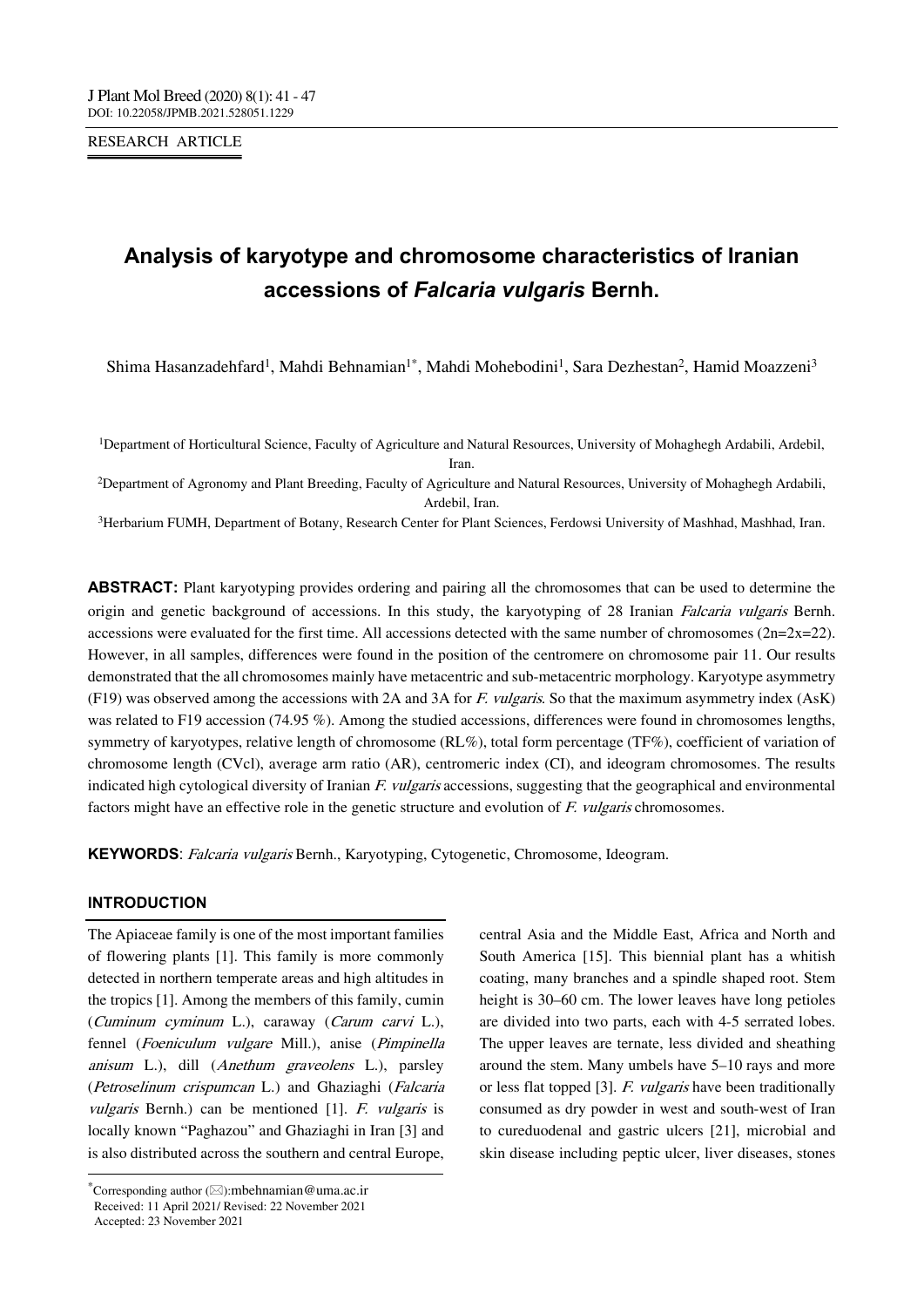of kidney and bladder and use as a vegetable in some areas for last decades and is also used as a vegetable in most areas [21]. The aerial parts essential oil of F. vulgaris contain carvacrol, spathulenol, α-bisabolol and phytol as its major constituents [16].

Karyotype analysis provides chromosomal information that can be used to determine the origin and relationship of accessions [20]. Piya reported that the basic chromosome number of F. vulgaris is  $x=11$  (2n=22) [14], Several studies on *F. vulgaris* have focused on its antioxidant and antibacterial activities [7, 20, 15] but there are no reports about the karyotype of  $F$ . *vulgaris* accessions and despite the medicinal importance of F. vulgaris, there is very little information about this plant. Therefore, the aim of this study was to determine the karyotype of samples collected from different parts of Iran, which will lay a foundation for genetics of this species.

#### **MATERIALS AND METHODS**

#### **Plant material preparation**

Seeds of 28 accessions of *F. vulgaris* (Voucher species number: E1029-FUMH have been deposited in the Herbarium of Ferdowsi University of Mashhad, Iran) were collected during harvest season (August and September) from different locations of Iran, including Fars, Kerman, Isfahan, Markazi, Kermanshah, Razavi Khorasan, Kohkiluyeh and Boyer-Ahmad, North Khorasan and Ardabil provinces (Table 1). The seeds were washed, imbibed in distilled water for 48 h and germinated on wet filter papers in Petri dishes in dark at 25°C. After one week, the germinated seeds were prepared for meiotic analysis.

#### **Preparation of meiotic chromosomes**

Chromosome pretreatment followed by previously reported works [10, 12] with some modifications. The seeds with roots (5 to 8 mm in length) were placed in ice at 4 °C for 48 h (at least 20 healthy root tips of each accession) followed by fixed for 24 h in Carnoy's solution (3:1 v/v absolute ethanol: acetic acid) in darkness and then washed in distilled water twice for 3 min. The fixed samples were hydrolyzed in HCl (1N) at 60 °C for 5 min and washed in distilled water twice for 45 s. Subsequently stained by aceto-orcein (45%) for 90 min at 25 °C [18].

**Table 1.** Origin, location and voucher number of *F. vulgaris* accessions.

| accessions.  |                       |                                       |                        |                         |
|--------------|-----------------------|---------------------------------------|------------------------|-------------------------|
| Acc.<br>No.  | Origin                | Location                              | <b>Altitude</b><br>(m) | Voucher<br>No.          |
| <b>FV/1</b>  | Sedeh                 | 51° 57'24"E;<br>30° 43'09"N           | 2078                   | E1029-1<br><b>FUMH</b>  |
| FV/2         | Mashhad               | 59° 33'14"E;<br>36° 48'43"N           | 1747                   | E1029-2<br><b>FUMH</b>  |
| FV/3         | Hasanabad             | 52° 25'33"E;<br>30°31′02″N            | 2139                   | E1029-3<br><b>FUMH</b>  |
| FV/4         | Mashhad               | 59° 32'48"E:<br>36° 48'48"N           | 1811                   | E1029-4<br><b>FUMH</b>  |
| <b>FV/5</b>  | Tafresh               | 50° 03'11"E:<br>34° 41'22"N           | 2026                   | E1029-5<br><b>FUMH</b>  |
| FV/6         | Eslamabad-<br>e Gharb | 46° 30'32"E;<br>34° 07'23"N           | 1299                   | E1029-6<br><b>FUMH</b>  |
| <b>FV/7</b>  | Mashhad               | 59° 39'53"E;<br>36° 39'08"N           | 1297                   | E1029-7<br><b>FUMH</b>  |
| FV/8         | Eqlid                 | 52° 34'50"E;<br>30° 24'54"N           | 2166                   | E1029-8<br><b>FUMH</b>  |
| <b>FV/9</b>  | Eqlid                 | 52° 24'20"E;<br>30° 24'04"N           | 2190                   | E1029-9<br><b>FUMH</b>  |
| FV/10        | Eqlid                 | 52° 00'04"E;<br>30° 53'52"N           | 2303                   | E1029-10<br><b>FUMH</b> |
| <b>FV/11</b> | Yasuj                 | 51° 33'29"E;<br>30° 40'05"N           | 1768                   | E1029-11<br><b>FUMH</b> |
| <b>FV/12</b> | Safashahr             | 53° 12'03"E:<br>30° 36'28"N           | 2300                   | E1029-12<br><b>FUMH</b> |
| FV/13        | Eqlid                 | 52° 41'34"E;<br>30° 54'26"N           | 2204                   | E1029-13<br><b>FUMH</b> |
| <b>FV/14</b> | Isfahan               | 51° 48'10"E;<br>32° 43'12"N           | 1546                   | E1029-14<br><b>FUMH</b> |
| <b>FV/15</b> | Bojnord               | 57° 27'58"E;<br>37° 30'23"N           | 973                    | E1029-15<br><b>FUMH</b> |
| FV/16        | <b>Bardsir</b>        | 56° 48'50"E;<br>29° 31'29"N           | 2817                   | E1029-16<br><b>FUMH</b> |
| <b>FV/17</b> | Bojnord               | 57° 11'16"E;<br>$37^\circ$<br>29'53"N | 1304                   | E1029-17<br><b>FUMH</b> |
| FV/18        | Bojnord               | 56° 39'53"E;<br>37° 25'44"N           | 1152                   | E1029-18<br><b>FUMH</b> |
| FV/19        | Bojnord               | 56° 43'14"E:<br>37° 27'05"N           | 952                    | E1029-19<br><b>FUMH</b> |
| <b>FV/20</b> | Zarqan                | 52° 42′35″E;<br>29° 46'07"N           | 1604                   | E1029-20<br><b>FUMH</b> |
| <b>FV/21</b> | Sedeh                 | 52° 10'34"E;<br>30° 43'17"N           | 2174                   | E1029-21<br><b>FUMH</b> |
| <b>FV/22</b> | Parsabad              | 47° 52'48"E;<br>39°38′37″N            | 33                     | E1029-22<br><b>FUMH</b> |
| <b>FV/23</b> | Shiraz                | 52° 35'12"E;<br>29° 44'11"N           | 1782                   | E1029-23<br><b>FUMH</b> |
| <b>FV/24</b> | Faridan               | 50° 24'15"E;<br>32° 58'40"N           | 2274                   | E1029-24<br><b>FUMH</b> |
| <b>FV/25</b> | Eqlid                 | 52° 45'11"E;<br>30° 32'29"N           | 2314                   | E1029-25<br><b>FUMH</b> |
| <b>FV/26</b> | Ardabil               | 48° 24'12"E:<br>38° 19'49"N           | 1310                   | E1029-26<br><b>FUMH</b> |
| FV/27        | Ardabil               | 48° 17'29"E;<br>38° 12'38"N           | 1387                   | E1029-27<br><b>FUMH</b> |
| FV/28        | Ardabil               | 47° 59'10"E;<br>38°01′38″N            | 1622                   | E1029-28<br><b>FUMH</b> |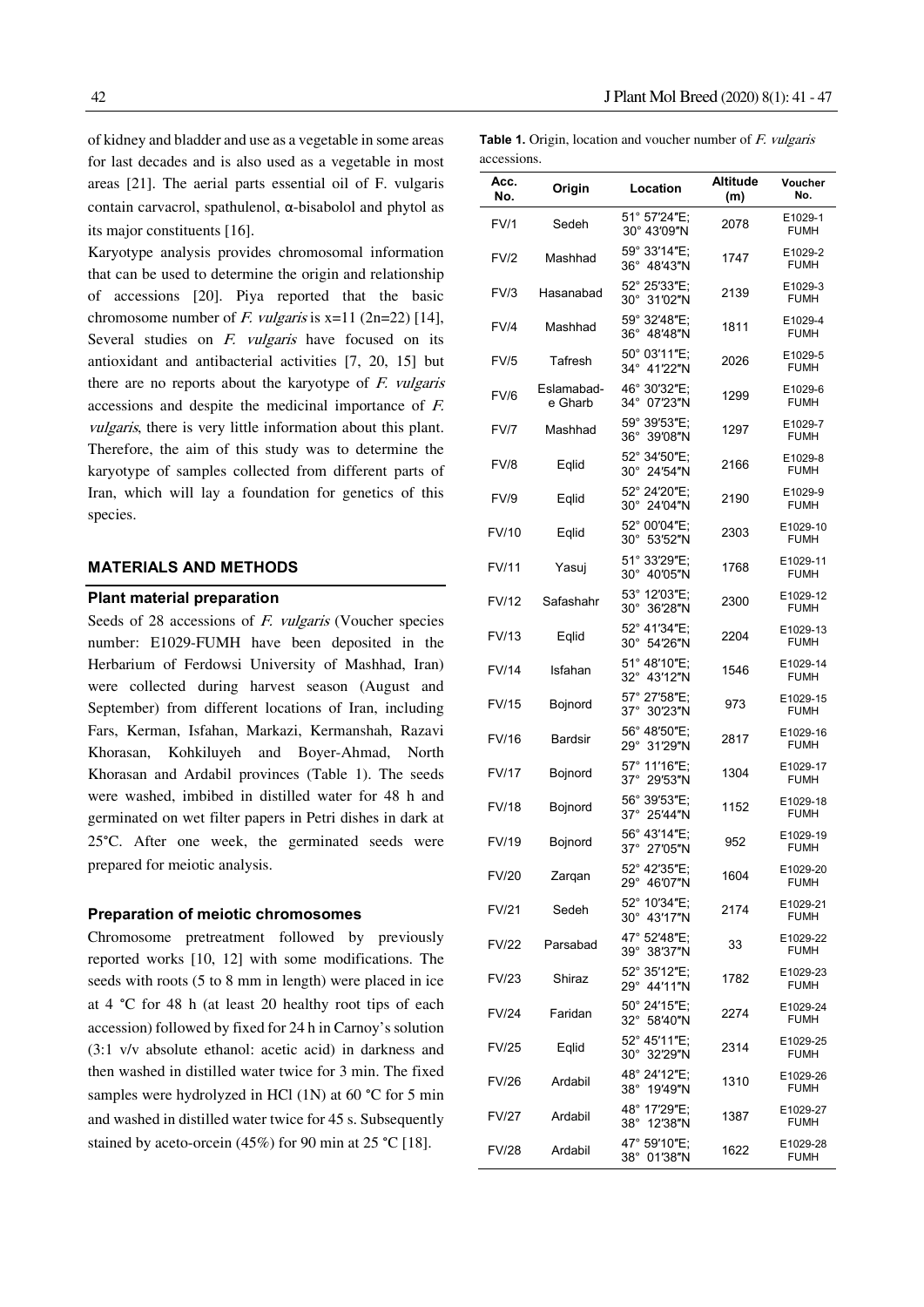#### **Slide Preparation**

After staining, actively growing root tips (1 mm in length) were excised from the germinated seeds and were placed on the slide. Then, one drop of acetic acid (45%) was added to the sample and lamella was placed on the slide and subsequently were squashed. The slides were heated on the Bunsen burner for 1s before evaluation [13]. The photographs were taken using Nikon Eclipse Ni-u (Tokyo, Japan) photomicroscope equipped with Nikon Ds-Fi3 digital camera.

#### **Karyotype analysis**

In order to accurate measurement of lengths, chromosomes from five metaphase plates were measured for each accession. Karyotype formula was determined by chromosome morphology based on centromere position [10]. The parameters including long arm (LA), short arm (SA), total length (TL), average arm ratio (AR), chromosome length range, average chromosome length, longest chromosome length/ shortest chromosome length (Lt/St), coefficient of variation of chromosome length  $(CV_{c1})$ , relative length of chromosome  $(RL\%)$  and average centromeric index (CI) were estimated to characterize the karyotypes numerically. Various karyomorphological parameters, symmetry and asymmetry indices, were calculated including the total form percent (TF%) [8], karyotype asymmetry index (AsK%) [2], intrachromosomal asymmetry index (A1), interchromosomal asymmetry index (A2), symmetry class (SC), type and karyotype asymmetry degree according to Stebbins's classification [19]. Data analysis was done using Ideokar software (Fig 3).

#### **RESULTS AND DISCUSSION**

All *F. vulgaris* accessions in the present study showed the same basic chromosome number  $x=11$  and same polyploidy level, which was consistent with the previous report [14]. Our findings showed a significant difference among the accessions in terms of long arm length (1.04- 3.08  $\mu$ m), short arm length (0.47-1.25  $\mu$ m) and total chromosome length  $(1.49-4.16 \mu m)$  (Table 2). This suggested that there was a difference in the chromatin content among the studied accessions. The longest and shortest chromosomes were observed in F3 (3.48 µm) and F25 (1.41  $\mu$ m) and length ratio of the longest to shortest chromosome (Lt/St) varies from 3.93 (F27) to 7.97 (F6) (Table 2). These differences are associated to different

growing conditions [6]. In the present study, F. vulgaris accessions showed differences in relative chromosome length (RL%) and length ratio of the longest to shortest chromosome (Lt/St). In a study on Ferula gumosa of populations indicated differences in arm length and centromeric index (CI), that this type of intraspecific variation can be caused by differences in stage of cell division [6]. The coefficient of variation of chromosome index  $(CV<sub>CI</sub>)$  is a parameter that provides information about centromere heterogeneity [22]. In the present study, CV $_{\text{CI}}$  value ranged from 8.34 (FV27) to 15.95  $\mu$ m (FV11). It means that karyotypes are mostly asymmetric (variation in position of centromeres). Based on comparative analysis, the smallest and largest chromosomes were observed in F18 (ranging from 1.11 to 5.52 μm) and F11 (ranging from 3.50 to 8.09μm) accessions.

Assessment of basic cytogenetic characteristics and variability of  $F.$  vulgaris accessions is substantial for an efficient long-term breeding plan. In the present study chromosomal characteristics and quantitative traits of F. vulgaris accessions were assessed under experimental field condition. Analysis of cytological data is of great importance supporting species designation [11]. Relatively high variation in chromosome size and metacentric and sub-metacentric chromosomes are characteristics of an asymmetric karyotype [17]. Asymmetric karyotypes have been shown with shifts in centromere position and additions/deletions [17]. Conceptually, inter-chromosomal asymmetry tendencies result from heterogeneity in chromosome sizes between taxa while intra-chromosomal asymmetry is dependent on relative position of the centromeres [9]. In the present study, the karyotype of F19 showed the lowest CI (0.25) and TF (24.84) and the highest A1 (0.64) and A2 (0.12), while F4 accession exhibit the highest values for CI (0.38) and TF (38.1) and the lowest values for A1 (0.36), A2 (0.14). So, it could be concluded that F19 accession had more asymmetric karyotype than F4 accession, then, F19 accession was one of the most asymmetric karyotypes.

Probably, the production of asymmetric karyotypes can be related to the loss of chromosomal fragments after polyploidy, which leads to the formation of shorter chromosomes. In addition, unequal translocations or differential amplification of heterochromatic regions can also cause this event [12]. All of these events, increase intra-chromosomal asymmetry (TF%, AsK%, A1 and A2) by increasing morphological discontinuities between chromosomes in a karyotype [12]. The average arm ratio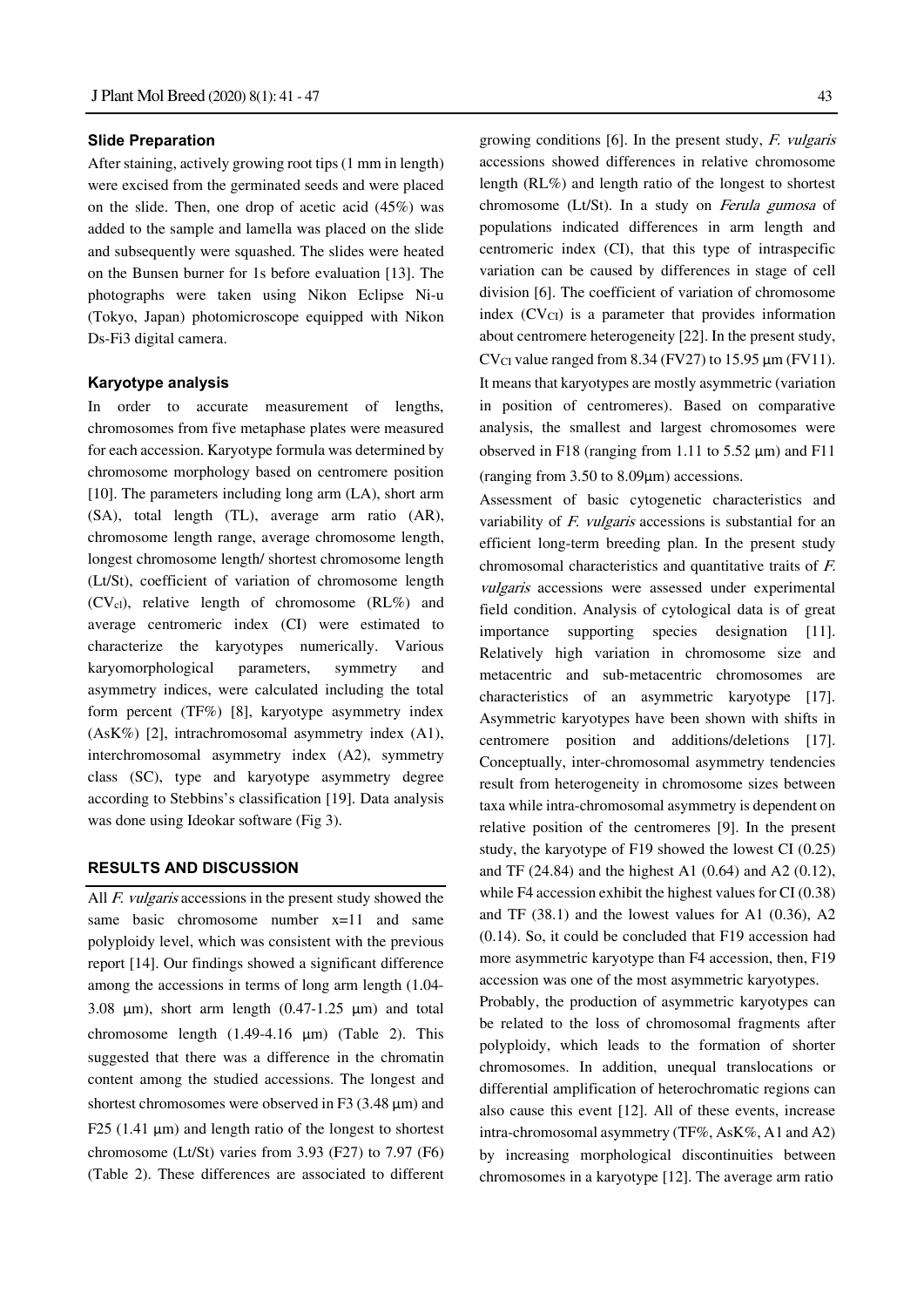| <b>Accessions</b> | Chr. no. | <b>SA</b><br>$(\mu m)$ | LA<br>$(\mu m)$ | $S+L$<br>$(\mu m)$ | <b>CLR</b><br>$(\mu m)$ | <b>CL</b><br>$(\mu m)$ | Lt/St | CV <sub>cl</sub> | <b>CI</b> |
|-------------------|----------|------------------------|-----------------|--------------------|-------------------------|------------------------|-------|------------------|-----------|
| FV1               | 22       | 0.7                    | 1.42            | 2.12               | 1.20-3.41               | 2.13                   | 6.52  | 13.02            | 0.33      |
| FV <sub>2</sub>   | 22       | 0.51                   | 1.04            | 1.55               | 1.07-2.09               | 1.54                   | 4.08  | 13.03            | 0.32      |
| FV3               | 22       | 1.25                   | 2.34            | 3.59               | 1.32-4.79               | 3.48                   | 4.22  | 14.05            | 0.34      |
| FV4               | 22       | 0.72                   | 1.17            | 1.89               | 1.11-2.91               | 1.89                   | 4.82  | 13.88            | 0.38      |
| FV <sub>5</sub>   | 22       | 0.71                   | 1.26            | 1.97               | 1.23-2.82               | 1.97                   | 4.56  | 12.4             | 0.35      |
| FV <sub>6</sub>   | 22       | 0.73                   | 1.39            | 2.12               | 1.40-4.48               | 2.13                   | 7.97  | 14.61            | 0.33      |
| FV7               | 22       | 0.57                   | 1.29            | 1.86               | 1.11-3.09               | 1.87                   | 7.67  | 14.04            | 0.31      |
| FV8               | 22       | 0.53                   | 1.15            | 1.68               | 1.11-2.72               | 1.68                   | 6.77  | 13.69            | 0.31      |
| FV9               | 22       | 0.59                   | 1.04            | 1.63               | 1.12-2.49               | 1.64                   | 5.45  | 14.58            | 0.36      |
| <b>FV10</b>       | 22       | 0.68                   | 1.21            | 1.89               | 1.38-3.24               | 1.98                   | 5.25  | 14.92            | 0.36      |
| <b>FV11</b>       | 22       | 0.61                   | 1.09            | 1.70               | 1.28-3.65               | 1.72                   | 4.05  | 15.95            | 0.35      |
| <b>FV12</b>       | 22       | 1.08                   | 3.08            | 4.16               | 3.11-4.98               | 2.20                   | 5.16  | 12.62            | 0.26      |
| <b>FV13</b>       | 22       | 0.51                   | 1.17            | 1.68               | 1.15-2.57               | 1.69                   | 7.37  | 11.78            | 0.30      |
| <b>FV14</b>       | 22       | 0.67                   | 1.29            | 1.96               | 1.24-3.09               | 1.97                   | 5.35  | 13.5             | 0.34      |
| <b>FV15</b>       | 22       | 0.61                   | 1.21            | 1.82               | 1.37-2.56               | 1.82                   | 5.54  | 12.56            | 0.33      |
| <b>FV16</b>       | 22       | 0.64                   | 1.05            | 1.69               | 1.15-2.58               | 1.70                   | 4.22  | 12.98            | 0.37      |
| <b>FV17</b>       | 22       | 0.62                   | 1.22            | 1.84               | 1.12-2.77               | 1.86                   | 4.57  | 12.24            | 0.33      |
| <b>FV18</b>       | 22       | 0.47                   | 1.02            | 1.49               | 1.02-2.36               | 1.50                   | 5.44  | 9.54             | 0.30      |
| <b>FV19</b>       | 22       | 0.51                   | 1.5             | 2.01               | 1.24-2.64               | 2.03                   | 6.96  | 12.68            | 0.25      |
| <b>FV20</b>       | 22       | 0.76                   | 1.33            | 2.09               | 1.35-3.15               | 1.75                   | 5.52  | 15.25            | 0.36      |
| <b>FV21</b>       | 22       | 0.64                   | 1.11            | 1.75               | 1.42-3.08               | 1.76                   | 5.12  | 14.29            | 0.36      |
| <b>FV22</b>       | 22       | 0.69                   | 1.45            | 2.14               | 1.52-3.08               | 1.79                   | 5.38  | 12.13            | 0.31      |
| <b>FV23</b>       | 22       | 0.8                    | 1.82            | 2.62               | 1.77-3.36               | 2.63                   | 6.02  | 14.55            | 0.30      |
| <b>FV24</b>       | 22       | 0.86                   | 1.77            | 2.63               | 1.70-4.20               | 2.63                   | 6.51  | 12.22            | 0.32      |
| <b>FV25</b>       | 22       | 0.5                    | 1.18            | 1.68               | 1.21-2.71               | 1.41                   | 6.03  | 12.63            | 0.29      |
| <b>FV26</b>       | 22       | 0.64                   | 1.42            | 2.06               | 1.33-3.85               | 1.72                   | 7.40  | 18.17            | 0.31      |
| <b>FV27</b>       | 22       | 0.66                   | 1.34            | $\overline{2}$     | 1.69-2.36               | 2.01                   | 3.93  | 8.34             | 0.32      |
| <b>FV28</b>       | 22       | 0.68                   | 1.35            | 2.03               | 1.33-3.30               | 2.03                   | 4.97  | 10.94            | 0.32      |

**Table 2.** Karyotype analysis of the chromosomes in *F. vulgaris* Bernh.

SA: Short arm length; LA: Long arm length; L+S: Total chromosome length; CLR: Chromosome length range; CL: Average chromosome length; Lt/St: Longest chromosome length/Shortest chromosome length; CVcl: Coefficient of variation of chromosome length; CI: Centromeric index.

ranged from 1.67 (F4) to 3.03  $\mu$ m (F19). So, the examined accessions were placed in 2A and 3A classes of the Stebbins karyotype system [19] and analysis of the karyotype formulae indicated that chromosomes of 28 the studied accessions of F. vulgaris are mostly composed of metacentric (m) along with submetacentric (sm) karyotypes type and subtelocentric (st) karyotype. The results of Stebbins classification of karyotypes in Kelussia odoratissima showed that chromosomes were more metacentric and submetacentric, then karyotype of populations more symmetrical was observed [5]. Thus, 15 the studied accessions of  $F.$  vulgaris had the most symmetrical karyotypes and more primary than the other accessions. The remaining accessions (FV1, FV2, FV8, FV13, FV22, FV23, FV24, FV25, FV26, FV27 and FV28) had asymmetric karyotypes and more advanced than other accessions. The Karyotype type all accessions are presented in Table 2 and also the karyotypic characteristics of F. vulgaris are presented for the first

time in this study (Table 2). In a literature, it is showed that variety in climate and topography of the sample collection sites can influence distribution of species accessions and cause variation in ploidy level, chromosome numbers, chromosome structure, and asymmetry of karyotypes [4]. In other literature, significant relationships were observed between altitude and rainfall and the physico-chemical parameters of accessions soils, and effect of altitude was relatively more pronounced on the nitrogen, clay, pH and C / N ratio [4], probably, diversity in F. vulgaris of accessions can be attributed to this issue.

This study is the first report on the karyological traits of F. vulgaris. The studied accessions were diploid with 22 chromosomes. In terms of karyotype asymmetry indices, there was a significant difference among  $F$ . vulgaris accessions. Our results indicated high cytogenetic diversity of F. vulgaris accessions, suggesting that geographical location and environmental factors might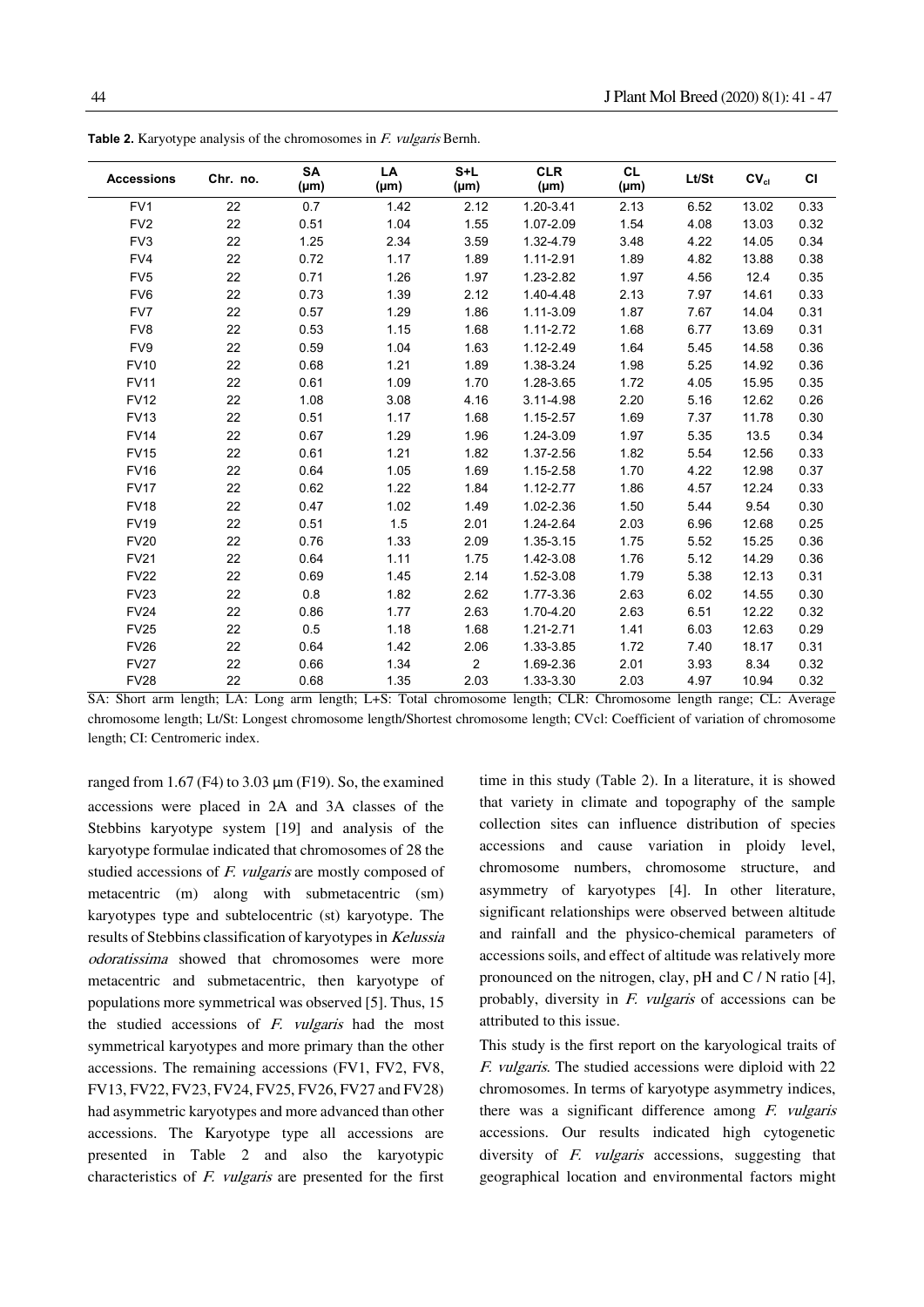have an effect on the genetic structure and evolution of chromosomes, which is important for cytogenetic assessment and characterization of accessions, to enhance plant genetic resources. Furthermore, this variation might be associated with current growing habitats and morphological differences among of F. vulgaris accessions, because difference habitats are contributed to morphological distinctions and even genetic differences. Overall, there were karyotypic differences in morphology, symmetry and size of chromosomes between this species of accessions, that comparative karyotype analysis can be used to describe the chromosomal evolution patterns in a group. Our study is effective to classify Iranian accessions and further studies are essential to understand genetic patterns and chromosome structures using satellites studies and also identifying chromosome indices of F. vulgaris accessions might assist breeders for better programming of breeding strategies of this species. In the future, a comparison of genome size, molecular cytogenetic and molecular phylogenetic analyses will be required in order to reveal the genetic differentiation among these accessions.

### **ACKNOWLEDGEMENTS**

This work was supported by University of Mohaghegh Ardabili, Iran (Grant No. 51-2085). The authors are grateful for the support of the Department of Botany, Research Center for Plant Sciences, Ferdowsi University of Mashhad.

## **REFERENCES**

- [1] Ahmad, S., Talou, B., Saad, T., Hijazi, Z., Merah, A.O. 2017. The Apiaceae: ethnomedicinal family as source for industrial uses. Ind Crop Prod, 109: 661–671.
- [2] Arano, H. 1963. Cytological Studies in Subfamily Carduoideae (Compositae) of Japan IX. The Karyotype Analysis and Phylogenic Considerations on Pertya and Ainsliaea (2). Bot Mag Tokyo, 76(895): 32–39.
- [3] Batsatsashvili, K., Mehdiyeva, N.P., Fayvush, G., Kikvidze, Z., Khutsishvili, M., Maisaia, I., Sikharulidze, S., Tchelidze, D., Aleksanyan, A., Valida, Alizade, M., Zambrana, N.Y.P., Bussmann, R.W. 2017. Falcaria vulgaris Bernh. Apiaceae. Ethnobotany of the Caucasus, European Ethnobotany. Springer Cham, USA.
- [4] Bouziane Z., Issolah R., Tahar A. 2019. Analysis of the chromosome variation within some natural populations of subterranean clover (Trifolium subterraneum L., Fabaceae) in Algeria. Caryologia, 72(4): 93-104.
- [5] Esmaeili, N., Zeinali, H., Sadrearhami, A. and Sarrami, M. 2016. Cytogenetic diversity in the populations of Coriandrum sativum L. of Iran. Modern Genetics Journal, 11(2): 197-206 (In Farsi)
- [6] Goryachkina, O.V., Badaeva, E.D., Muratova, E.N., and Zelenin, A.V. 2013. Molecular cytogenetic analysis of Siberian Larix species by fluorescence in situ hybridization. Plant Syst Evol, 299: 471-479.
- [7] Ghosh, I., Bhowmick B.K., Jha S. 2018. Cytogenetics of two Indian varieties of Momordica charantia L. (bittergourd). Sci Hortic, 240: 333-343.
- [8] Huziwara, Y., 1962. Karyotype analysis in some genera of Compositae VIII. Further studies on the chromosome of Aster. Am J Bot, 49: 116–119.
- [9] Jaberian, H., Piri, K. and Nazari, J. 2013. Phytochemical composition and in vitro antimicrobial and antioxidant activities of some medicinal plants. Food Chem, 136: 237–244.
- [10] Levan, A.K, Fredga, K. and Sandberg, A.A. 1964. Nomenclature for centromic position on chromosomes. Hereditas, 52:201–220.
- [11] Liang, G. and Chen, H. 2015. Scaling chromosomes for an evolutionary karyotype: a chromosomal tradeoff between size and number across woody species. PLoS One, 10(12): 1-12.
- [12] Medeiros-Neto, E., Nollet, F., Paula Moraes, A. and Felix, L.P. 2017. Intrachromosomal karyotype asymmetry in Orchidaceae. Genet Mol Biol, 40(3): 610-619.
- [13] Mirzaghaderi, G. 2010. A simple metaphase chromosome preparation from meristematic root tip cells of wheat for karyotyping or in situhybridization. Afr J Biotechnol, 9(3): 314-318.
- [14] Piya, S. 2013a. Introduction history and population genetics of Falcaria vulgaris (Apiaceae) in The United States. PhD Thesis. South Dakota State University, Brookings, USA.
- [15] Piya, S., Nepal, M.P., Butler, J.L., Larson, G.E. and Neupane, A. 2014b. Genetic diversity and population structure of sickleweed (Falcaria vulgaris; Apiaceae) in the upper Midwest USA. Biol Invasions, 16 (10): 2115– 2125.
- [16] Shafaghat, A. 2010. Free Radical Scavenging and Antibacterial Activities, and GC/MS Analysis of Essential oils from Different Parts of Falcaria vulgaris from Two Regions. Nat Pro Commu, 5(6): 981-984.
- [17] Shahriari Z., Heidari B., Dadkhodaie A. and Richards Ch.M. 2018. Analysis of karyotype, chromosome characteristics, variation in mucilage content and grain yield traits in Plantago ovata and P. psyllium species. Ind Crop Prod, 123: 676-686.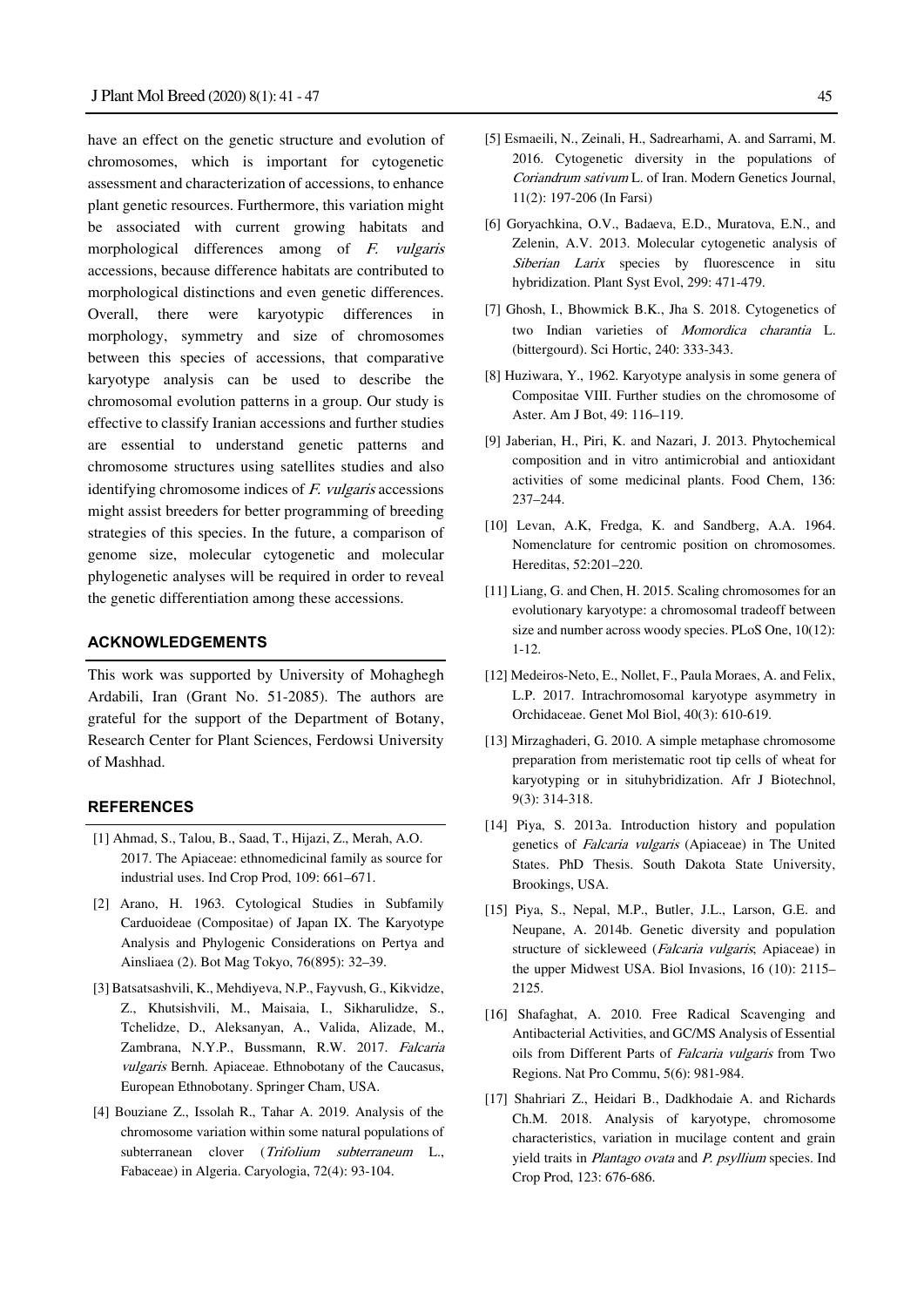- [18] Sharma, A.K. and Sharma, A., 1980. Chromosome techniques. Theory and Practice, 3nd edn. Butterworth and Co Press, London.
- [19] Stebbins, G.L., 1971. Chromosomal Evolution in Higher Plants. University Park Press, Baltimore.
- [20] Wang, X.R., Tang, H.R. and Duan, J. 2008. A comparative study on karyotypes of 28 taxa in Rubus sect. Idaeobatus and sect. Malachobatus (Rosaceae) from China. Plant Syst Evol, 46(4): 505-515.
- [21] Zangeneh, M.M., Ghaneialvar, H., Akbaribazm, M., Ghanimatdan, M., Abbasi, N., Goorani S., Pirabbasi, E., Zangeneh, A. 2019. Novel synthesis of Falcaria vulgaris leaf extract conjugated copper nanoparticles with potent cytotoxicity, antioxidant, antifungal, antibacterial, and cutaneous wound healing activities under in vitro and in vivo condition. J Photochem Photobiol B, Biol, 197: 111556.

.

[22] Zuo, L. and Yuan, Q. 2011. The difference between the heterogeneity of the centromeric index and intrachromosomal asymmetry. Plant Syst Evol, 297:141– 145.